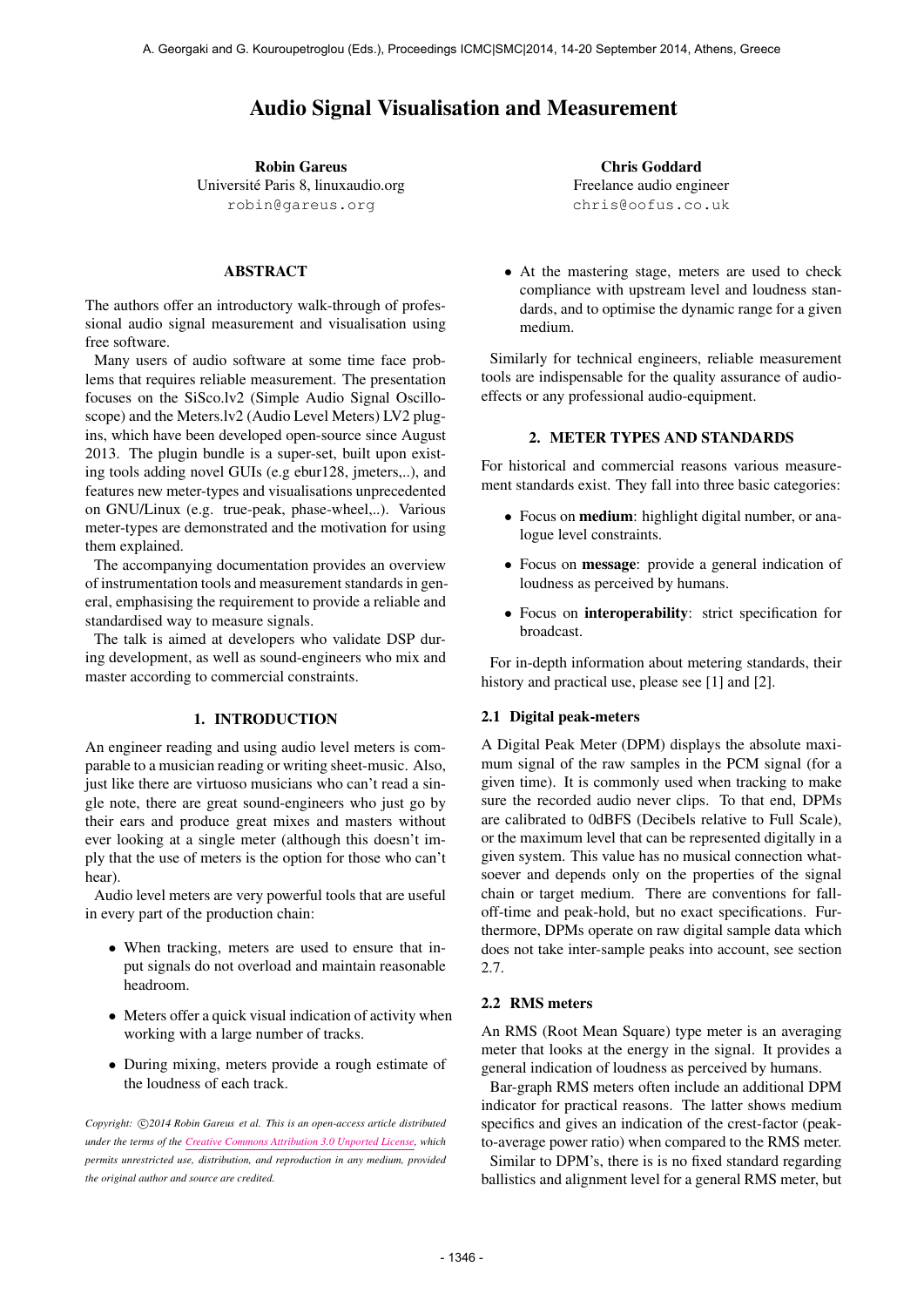

Figure 1. Various meter alignment levels as specified by the IEC. Common reference level is 0dBu calibrated to -18dBFS for all types except for DIN, which aligns +9dBu to -9dBFS. dBu refers to voltage in an analogue system while dBFS to digital signal full-scale.

various conventions do exist, most notably the K-system introduced by Bob Katz [3].

# 2.3 IEC PPMs

IEC (International Electrotechnical Commission) type Peak Programme Meters (PPM) are a mix between DPMs and RMS meters, created mainly for the purpose of interoperability. Many national and institutional varieties exist: European Broadcasting Union (EBU), British Broadcasting Corporation (BBC), Deutsche Industrie-Norm (DIN),.. [4].

These loudness and metering standards provide a common point of reference which is used by broadcasters in particular so that the interchange of material is uniform across their sphere of influence, regardless of the equipment used to play it back. See Fig. 1 for an overview of reference levels.

For home recording, there is no real need for this level of interoperability, and these meters are only strictly required when working in or with the broadcast industry. However, IEC-type meters have certain characteristics (rise-time, ballistics) that make them useful outside the context of broadcast.

Their specification is very exact [5], and consequently, there are no customisable parameters.

# 2.4 EBU R-128

The European Broadcast Union recommendation 128 is a rather new standard, that goes beyond the audio-levelling paradigm of PPMs.



Figure 2. Various meter-types from the meter. Iv2 plugin bundle fed with a -18 dBFS 1 kHz sine wave. Note, bottom right depicts the stereo phase correlation meter of a mono signal.

It is based on the ITU-R BS.1770 loudness algorithm [6] which defines a weighting filter amongst other details to deal with multi-channel loudness measurements. To differentiate it from level measurement the ITU and EBU introduced a new term 'LU' (Loudness Unit) equivalent to one Decibel<sup>1</sup>. The term 'LUFS' is then used to indicate Loudness Unit relative to full scale.

In addition to the average loudness of a programme the EBU recommends that the 'Loudness Range' and 'Maximum True Peak Level' be measured and used for the normalisation of audio signals [7].

The target level for audio is defined as -23 LUFS and the maximum permitted true-peak level of a programme during production shall be -1 dBTP.

The integrated loudness measurement is intended to quantify the average program loudness over an extended period of time, usually a complete song or an entire spoken-word feature. [8], [9].

Many implementations go beyond displaying range and include a history and histogram of the Loudness Range in the visual readout. This addition comes at no extra cost because the algorithm to calculate the range mandates keeping track of a signal's history to some extent.

Three types of response should be provided by a loudness meter conforming to R-128:

- Momentary response. The mean squared level over a window of 400ms.
- Short term response. The average over 3 seconds.
- Integrated response. An average over an extended period.

<sup>&</sup>lt;sup>1</sup> the ITU specs uses 'LKFS', Loudness using the K-Filter, with respect to to Full Scale, which is exactly identical to 'LUFS'.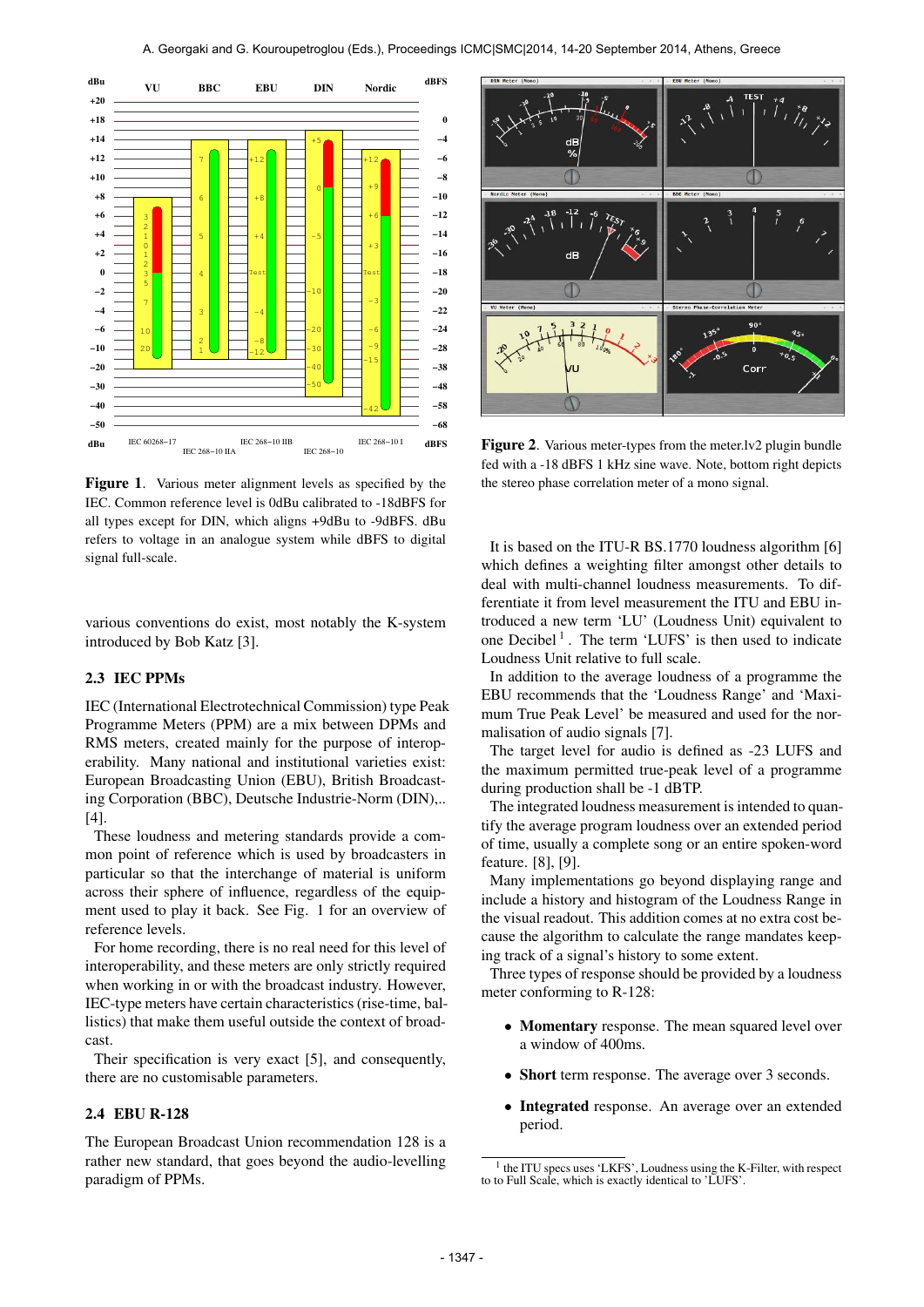

Figure 3. EBU R-128 meter GUI with histogram (left) and history (right) view.

### 2.5 VU meters

Volume Unit (VU) meters are the dinosaurs (1939) amongst meters.

The VU-meter (intentionally) "slows" measurement, averaging out peaks and troughs of short duration, and reflects more the perceived loudness of the material [10], and as such was intended to help program producers create consistent loudness amongst broadcast program elements.

In contrast to all the previously mentioned types, VU metes use a linear scale (in 1939 logarithmic amplifiers were physically large). The meter's designers assumed that a recording medium with at least 10 dB headroom over 0 VU would be used and the ballistics were designed to "look good" with the spoken word.

Their specification is very strict (300ms rise-time, 1 - 1.5% overshoot, flat frequency response), but various national conventions exist for the 0VU alignment reference level. The most commonly used was standardised in 1942 in ASA C16-5-1942: "The reading shall be 0 VU for an AC voltage equal to 1.228 Volts RMS across a 600 Ohm resistance" 2

### 2.6 Phase Meters

A phase-meter shows the amount of phase difference in a pair of correlated signals. It allows the sound technician to adjust for optimal stereo and to diagnose mistakes such as an inverted signal. Furthermore it provides an indication of mono-compatibility, and possible phase-cancellation that takes place when a stereo-signal is mixed down to mono.

# *2.6.1 Stereo Phase Correlation Meters*

Stereo Phase Correlation Meters are usually needle style meters, showing the phase from 0 to 180 degrees. There is no distinction between 90 and 270 degree phase-shifts since they produce the same amount of phase cancellation. The 0 point is sometimes labelled "+1", and the 180 degree out-of-phase point "-1".

#### *2.6.2 Goniometer*

A Goniometer plots the signal on a two-dimensional area so that the correlation between the two audio channels becomes visually apparent (example in Fig. 8). The principle is also known as Lissajous curves or X-Y mode in oscilloscopes. The goniometer proves useful because it provides very dense information in an analogue and surprisingly intuitive form: From the display, one can get a good feel for the audio levels for each channel, the amount of stereo and its compatibility as a mono signal, even to some degree what frequencies are contained in the signal. Experts may even be able to determine the probable arrangement of microphones when the signal was recorded.

#### *2.6.3 Phase/Frequency Wheel*



Figure 4. Phase/Frequency Wheel. Left: pink noise, 48KSPS with right-channel delayed by 5 samples relative to left channel. Right: Digitalisation of a mono 1/2" tape reel with slight head misalignment.

The Phase Wheel is an extrapolation of the Phase Meter. It displays the full 360 degree signal phase and separates the signal phase by frequency. It is a rather technical tool useful, for example, for aligning tape heads, see Fig. 4

### 2.7 Digital True-Peak Meters

A True-Peak Meter is a digital peak meter with additional data pre-processing. The audio-signal is up-sampled (usually by a factor of four [6]) to take inter-sample peaks into account. Even though the DPM uses an identical scale, true-peak meters use the unit dBTP (decibels relative to full scale, measured as a true-peak value – instead of dBFS). dBTP is identical to dBFS except that it may be larger than zero (full-scale) to indicate peaks.

Inter-sample peaks are not a problem while remaining in the digital domain, they can however introduce clipping artefacts or distortion once the signal is converted back to an analogue signal.

Fig. 5 illustrates the issue. Inter-sample peaks are one of the important factors that necessitate the existence and usage of headroom in the various standards, Table 1 provides a few examples of where traditional meters will fail to detect clipping of the analogue signal.

<sup>2</sup> This corresponds to +4dBu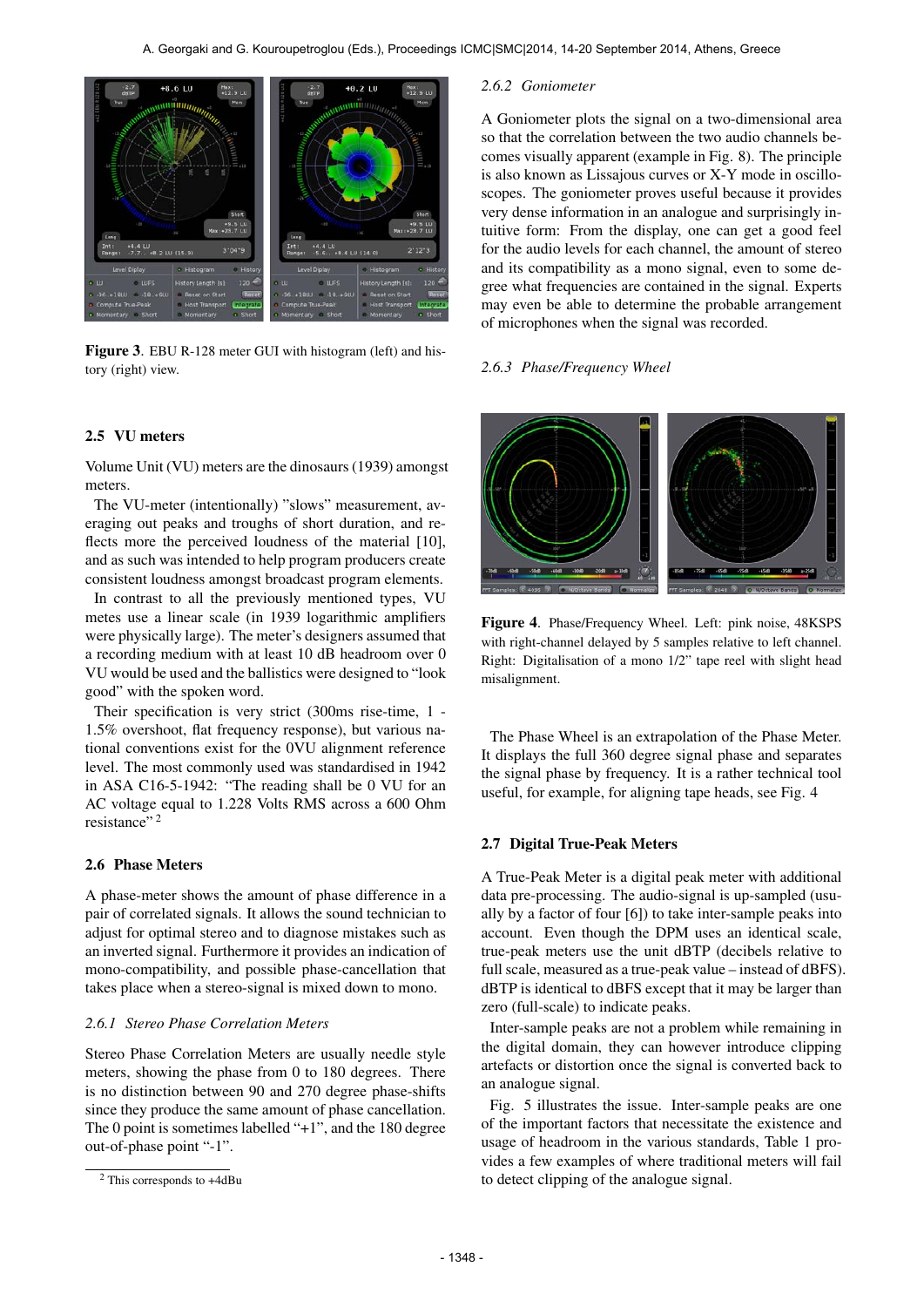| floating point<br>audio data |  |  |  |                                          |  |  |  | mathematical<br>true peak value |
|------------------------------|--|--|--|------------------------------------------|--|--|--|---------------------------------|
|                              |  |  |  | $0 \t0 +1 +1 \t0 0$                      |  |  |  | $+2.0982$ dBTP                  |
|                              |  |  |  | $0 \t 0 \t +1 \t -1 \t 0 \t 0 \t \ldots$ |  |  |  | $+0.7655$ dBTP                  |

Table 1. True Peak calculations @ 44.1 KSPS, both examples correspond to 0dBFS.



Figure 5. Inter-sample peaks in a sine-wave. The red line (top and bottom) indicates the digital peak, the actual analogue sinewave (black) corresponding to the sampled data (blue dot) exceeds this level.

### 2.8 Spectrum Analysers

Spectrum analysers measure the magnitude of an input signal versus frequency. By analysing the spectra of electrical signals, dominant frequency, power, distortion, harmonics, bandwidth, and other spectral components can be observed. These are not easily detectable in time domain waveforms.

Traditionally they are a combination of band-pass filters and an RMS signal level meter per band which measures the signal-power for a discrete frequency band of the spectrum. This is a simple form of a perceptual meter. A well known specification is a 1/3 octave 30-band spectrum analyser standardised in IEC 61260 [11]. Frequency bands are spaced by octave which provides a flat readout for a pinknoise power spectrum, which is not unlike the human ear.

As with all IEC standards the specifications are very precise, yet within IEC61260 a number of variants are available to trade off implementation details. Three classes of quality are defined which differ in the filter-band attenuation (band overlap). Class 0 being the best, class 2 the worst acceptable. Furthermore two variants are offered regarding filter-frequency bands, base ten:  $10^{\frac{x}{10}}$  and base two:  $2^{\frac{x}{3}}$ . The centre frequency in either case is 1KHz, with (at least) 13 bands above and 16 bands below.

In the digital domain various alternative implementations are possible, most notably FFT and signal convolution approaches<sup>3</sup>.

FFT (Fast Fourier Transform, an implementation of the discrete Fourier transform) transforms an audio signal from



Figure 6. 30 Band 1/3 octave spectrum analyser

the time into the frequency domain. In the basic common form frequency bands are equally spaced and operation mode produces a flat response for white noise.

For musical applications a variant called 'perceptual analysers' is widespread. The signal level or power is weighted depending on various factors. Perceptual analysers often feature averaging functions or make use of screen-persistence to improve readability. They also come with additional features such as numeric readout for average noise level and peak detection to mitigate effects introduced by variation in the actual display.

# 2.9 Oscilloscopes

The oscilloscope is the "jack of all trades" of electronic instrumentation tools. It produces a two-dimensional plot of one or more signals as a function of time.

It differs from a casual wave-form display, which is often found in audio-applications, in various subtle but important details: An oscilloscope allows reliable signal measurement and numeric readout. Digital wave-form displays on the other hand are operating on audio-samples - as opposed to a continuous audio-signal. Figure 7 illustrates this.

For an oscilloscope to be useful for engineering work it must be calibrated - for both time and level, be able to produce an accurate readout of at least two channels and facilitate signal acquisition of particular events (triggering, signal history) [12].

#### 3. STANDARDISATION

The key point of measuring things is to be able to meaningfully compare readings from one meter to another or to a mathematically calculated value. A useful analogy here is inches and centimetres, there is a rigorous specification of what distance means. There are various standards and conventions, but there is no margin for error: One can rely on the centimetre.

Unfortunately the same rigour is not always applied to audio metering. On many products the included level meter mainly serves to enhance aesthetics, "make it look cool",

<sup>3</sup> There are analogue designs to perform DFT techniques, but for all practical purposes they are inadequate and not comparable to digital signal processing.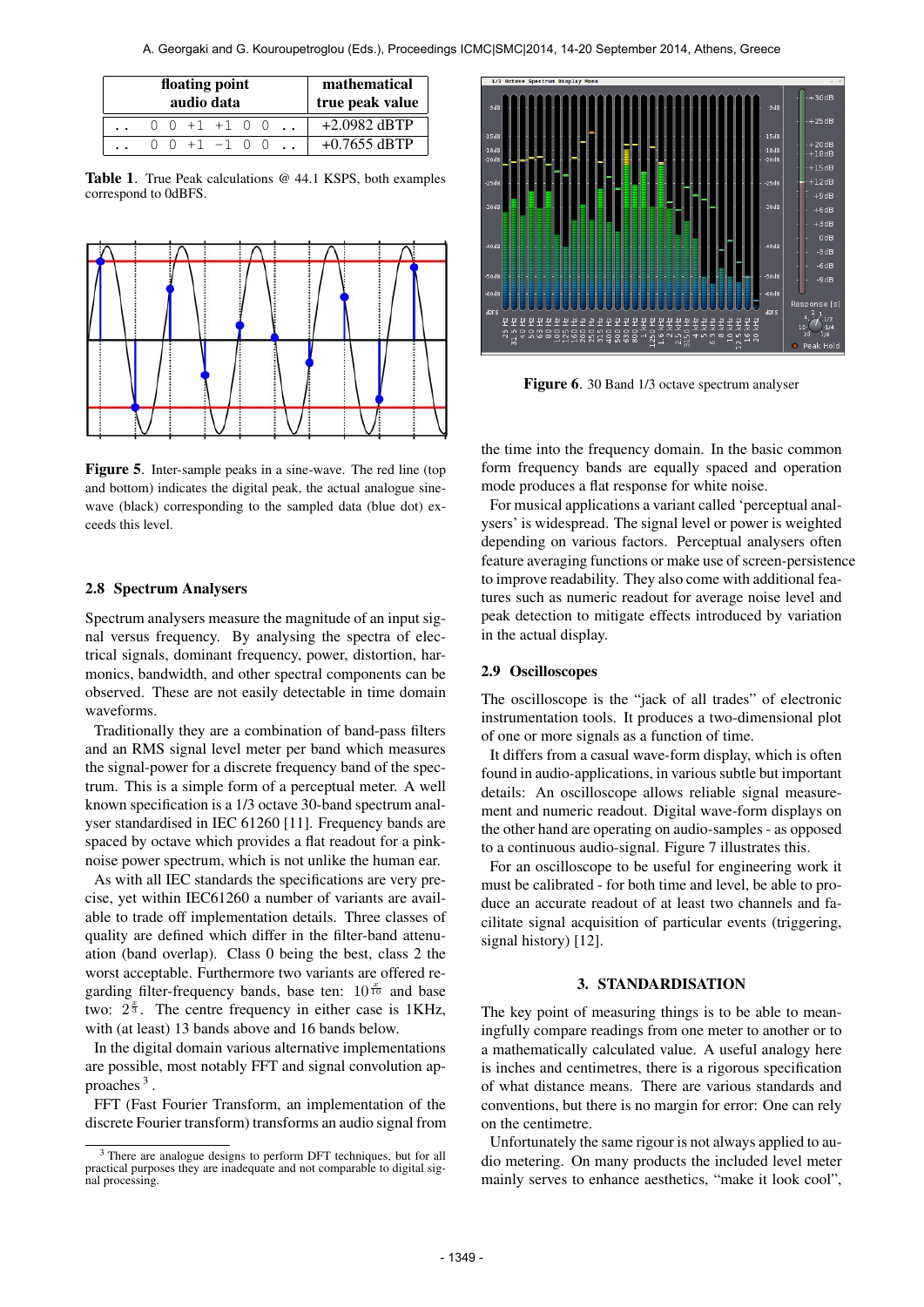

Figure 7. 15KHz, -3dBFS sine wave sampled at 48KSPS. The Oscilloscope (top) up-samples the data to reproduce the signal. The wave-form display (bottom) displays raw sample data.

rather than provide a reliable measurement. This trend increased with the proliferation of digital audio plugins. Those meters are not completely without merit, they can be useful to distinguish the presence, or otherwise, of a signal, and most will place the signal-level in the right *ballpark*. There is nothing wrong with saying "the building is tall" but to say "the building is 324.1m high" is more meaningful. The problem in the audio-world is that many vendors add false numeric labels to the scale to convey the look of professionalism, which can be quite misleading.

In the audio sphere the most prominent standards are the IEC and ITU specifications: These specs are designed such that all meters which are compliant, even when using completely different implementations, will produce identical results.

The fundamental attributes that are specified for all meter types are:

- Alignment or Reference Level and Range
- Ballistics (rise/fall times, peak-hold, burst response)
- Frequency Response (filtering)

Standards (such as IEC, ITU, EBU,...) govern many details beyond that, from visual colour indication to operating temperatures, analogue characteristics, electrical safety guidelines, test-methods, down to electrostatic and magnetic interference robustness requirements.

# 4. SOFTWARE IMPLEMENTATION

# 4.1 Meters.lv2

Meters.lv2 [13] is a set of audio plugins, licensed in terms of the GPLv2 [14], to provide professional audio-signal measurements according to various standards. It currently features needle style meters (mono and stereo variants) of the following

- IEC 60268-10 Type I / DIN
- $\bullet$  IEC 60268-10 Type I / Nordic
- IEC 60268-10 Type IIa / BBC
- IEC 60268-10 Type IIb / EBU
- IEC 60268-17 / VU

An overview is given in Fig. 2. Furthermore it includes meter-types with various appropriate visualisations for:

- 30 Band 1/3 octave spectrum analyser according to IEC 61260 (see Fig. 6)
- Digital True-Peak Meter (4x Oversampling), Type II rise-time, 13.3dB/s falloff.
- EBU R128 Meter with Histogram and History (Fig. 3)
- K/RMS meter, K-20, K-14 and K-12 variants
- Stereo Phase Correlation Meter (Needle Display, bottom right in Fig. 2)
- Goniometer (Stereo Phase Scope) (Fig. 8)
- Phase/Frequency Wheel (Fig. 4)



Figure 8. Goniometer (Phase Scope)

There is no official standard for the Goniometer and Phase-Wheel, the display has been eye-matched by experienced sound engineers to follow similar corresponding hardware equivalents.

Particular care has been taken to make the given software implementation safe for professional use. Specifically realtime safety and robustness (e.g. protection against denormals or subnormal input). The graphical display makes use of hardware acceleration (openGL) to minimise CPU usage.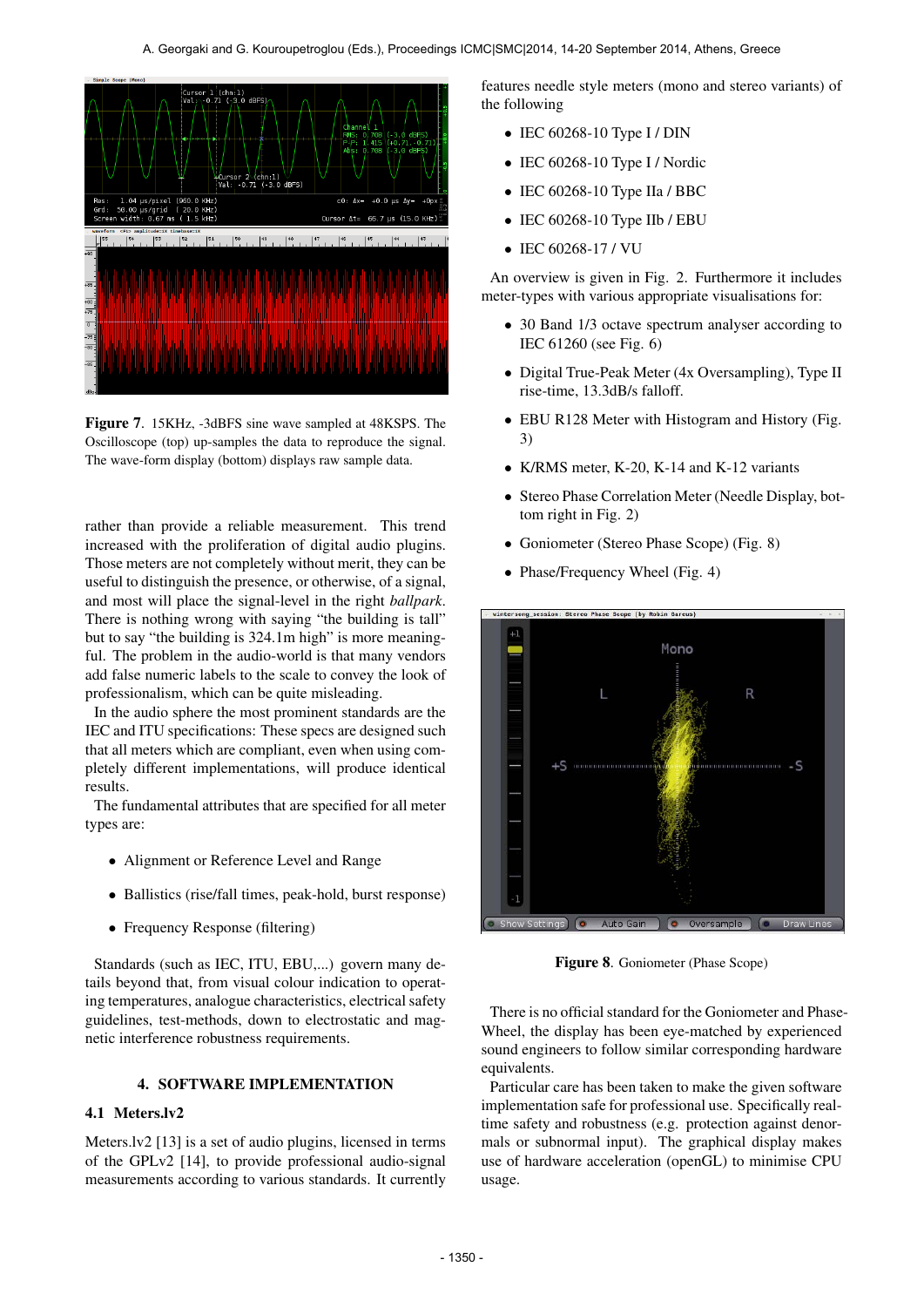# 4.2 Sisco.lv2

Sisco.LV2 [15] implements a classic audio oscilloscope with variable time scale, triggering, cursors and numeric readout in LV2 plugin format. While it is feature complete for an audio-scope, it is rather *simplistic* compared to contemporary hardware oscilloscopes or similar endeavours by other authors [12].

The minimum grid resolution is 50 micro-seconds - or a 32 times oversampled signal. The maximum buffer-time is 15 seconds. Currently variants up to four channels are available.

The time-scale setting is the only parameter that directly affects data acquisition. All other parameters act on the display of the data only. The vertical axis displays floatingpoint audio-sample values with the unit [-1..+1]. The amplitude can be scaled by a factor of [-10..+10] (20dB), negative values will invert the polarity of the signal. The numeric readout is not affected by amplitude scaling. Channels can be offset horizontally and vertically. The offset applies to the display only and does not span multiple buffers (the data does not extend beyond the original display). This allows the display to be adjusted in 'paused' mode after sampling a signal.

| #               | <b>Title</b>            | <b>Description</b>             |
|-----------------|-------------------------|--------------------------------|
| 1               | Signal Edge             | Signal passes 'Level 1'        |
| $\overline{2}$  | Enter Window            | Signal enters a given range    |
|                 |                         | (Level 1, 2).                  |
| 3               | Leave Window            | Signal leaves a given range    |
|                 |                         | (Level 1, 2).                  |
| 4               | Hysteresis              | Signal crosses both min and    |
|                 |                         | $max$ (Level 1,2) in the same  |
|                 |                         | direction without interrup-    |
|                 |                         | tion.                          |
| 5               | Constrained             | Signal remains within a give   |
|                 |                         | range for at least 'Time 1'.   |
| 6               | Drop-out                | Signal does not pass through   |
|                 |                         | a given range for at least     |
|                 |                         | 'Time 1'.                      |
| 7               | Pulse Width             | Last edge-trigger occurred     |
|                 |                         | between min and max (Time      |
|                 |                         | 1,2) ago.                      |
| 8               | Pulse Train             | No edge-trigger for a give     |
|                 |                         | time (max, Time 2), or more    |
|                 |                         | than one trigger since a give  |
|                 |                         | time (min, Time 1).            |
| 9               | Runt                    | Fire if signal crosses 1st but |
|                 |                         | not 2nd threshold.             |
| 10              | $\overline{\text{LTC}}$ | Trigger on Linear<br>Time      |
|                 |                         | Code sync word.                |
| 11              | <b>RMS</b>              | Calculate<br>RMS, Integrate    |
|                 |                         | over 'Time 1' samples.         |
| $\overline{12}$ | <b>LPF</b>              | Low Pass Filter, 1.0/ 'Time    |
|                 |                         | $1'$ Hz                        |

Table 2. Description of trigger modes in Fig. 9.

The oscilloscope allows for visually hiding channels as



Figure 9. Overview of trigger preprocessor modes available in "mixtri.lv2". The arrow indicates trigger position.